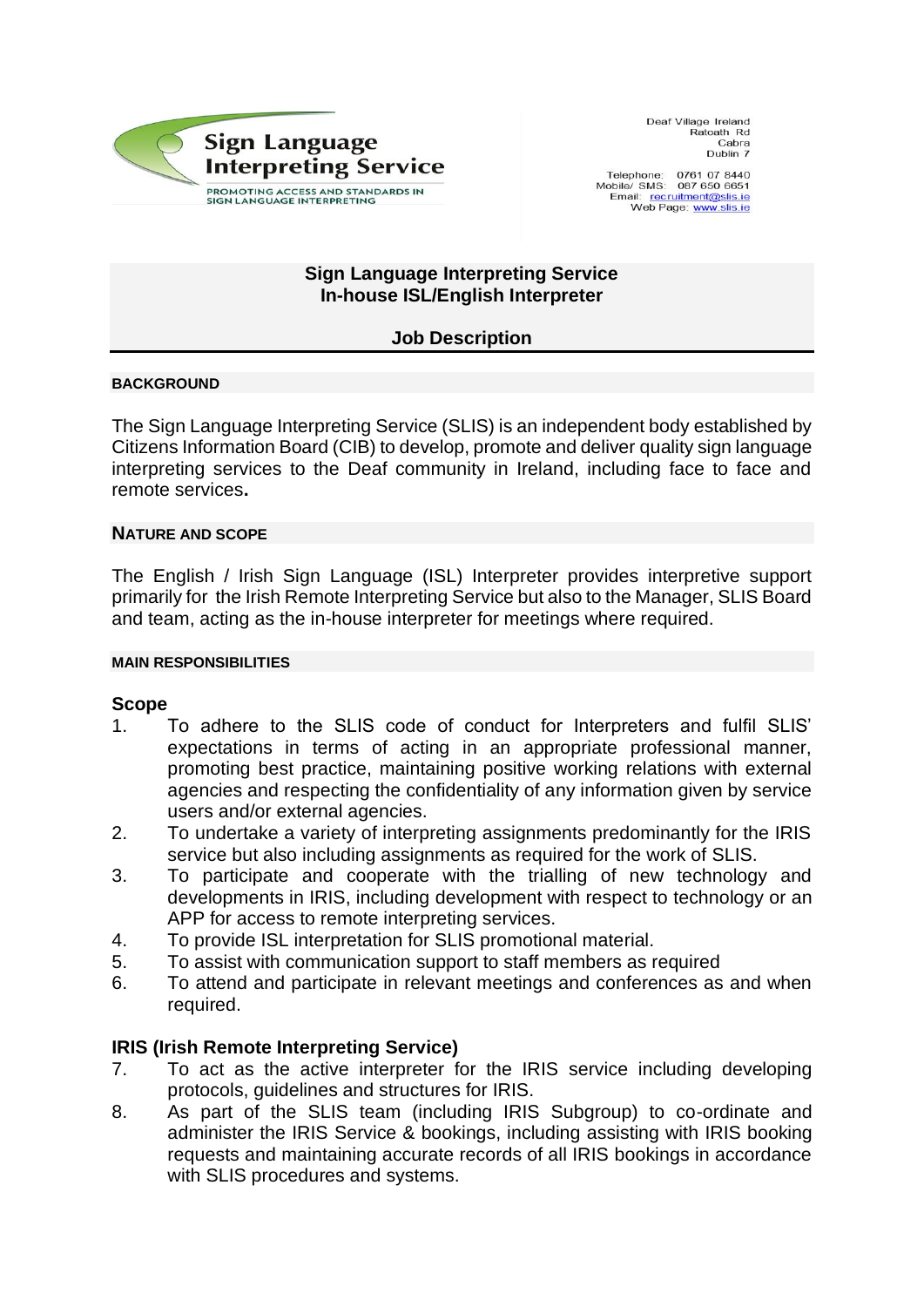- 9. To assist in the marketing and promotion of IRIS through word of mouth, demonstrations, and video clips.
- 10. Respond in a timely and accurate manner to all IRIS booking enquiries
- 11. To participate, inform and implement the decisions of the IRIS subgroup meetings with particular reference to issues that might enhance or impede the provision of an effective service including from an International perspective.

# **General**

- 12. Provide interpretive supports to the work undertaken by SLIS and its working groups as required.
- 13. Participate in training and development programmes/courses to maintain and improve performance and to assist in identifying self-training and support needs, if required.
- 14. Undertake such other duties as may be agreed from time to time with the Manger, SLIS.
- 15. To participate in agreed management processes for supervision and sharing of knowledge & skills within the team whilst observing and practicing the SLIS Confidentiality policy

This job description is not intended to be an exhaustive list of duties and responsibilities and may be reviewed during the course of the contract.

# **Salary Scale:**

The following salary scale will apply to this post:

Point 1: €28,399; Point 2: €30,292; Point 3: €32,185; Point 4: €34,078; Point 5: €35,971; Point 6: €37,865; Point 7: €39,206; Point 8: €40,547; Point 9: €41,888; Point 10: €43,229; Point 11: €44,571; Point 12: €45,930 (after three years satisfactory service at previous point); Point 13: €47,331 (after three years satisfactory service at previous point).

Candidates will normally be appointed at point 1 on the scale. Candidates can be appointed at a higher point using the SLIS Incremental Credit Process.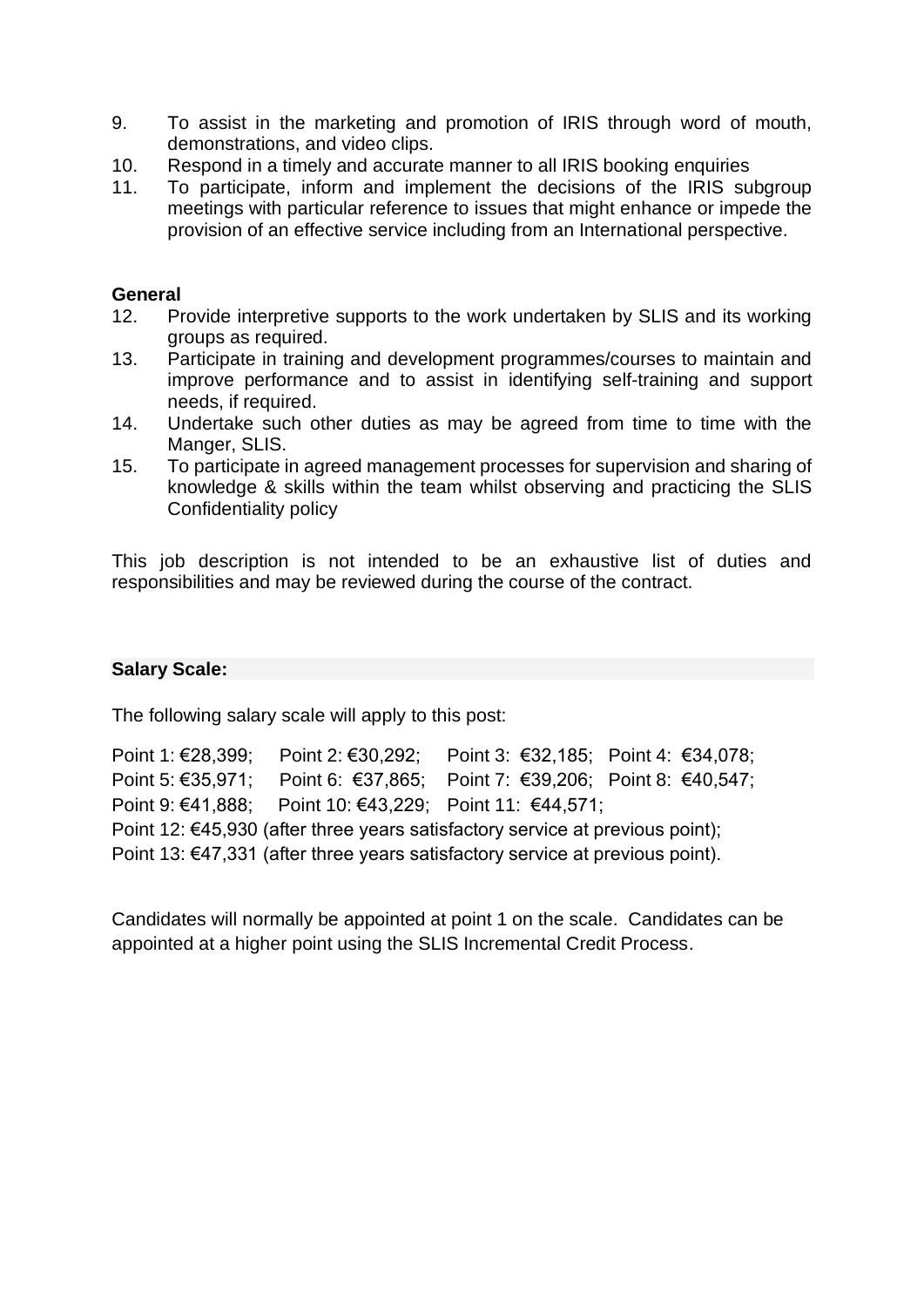# Personal Specifications

# **Competency: Interpreting Skills & Qualifications**

- Definition: 2 years active experience as an English / ISL Interpreter Understanding & ability to adhere to SLIS Code of Practice Demonstrate excellent communication & interpersonal skills.
- Indicators: Qualification from any of the recognised 3rd level training courses in ISL Interpreting and/or SLIS/ Irish Sign Link accreditation status.
	- Excellent verbal & written communication skills evidenced during application process
	- Ability to communicate in a clear, confident and concise manner, clarifying information when required.

# **Competency: Knowledge of issues affecting the deaf community**

Definition: Excellent working knowledge of issues affecting the national and international Deaf community

## Indicators: - Can assist clients in dealing with or circumventing difficulties faced as a member of the Deaf community.

- Particular knowledge of international best practice in relation to sign language interpreter services is desired
- Positive attitude towards Deaf and Hard of hearing people

# **Competency: Interpersonal Skills**

Indicators: - Ability to work on own initiative as well as part of a bi-cultural team

- Ability to work under pressure and under close supervision
- Highly motivated professional
- Adaptable, flexible & willing to undertake tasks as part of the organisation

# **Competency: Reception/Customer Service Skills**

Definition: First point of contact for customers on the IRIS Service

Indicators: - Is an ambassador for the company

- Understand & demonstrate the importance of providing a warm welcome to visitors & service users.
- Provide information and advice to customers and visitors
- Builds rapport with customers, listening to and understanding their problems and issues/complaints
- Deals with people in a helpful and professional manner
- Handle enquiries effectively
- Deal effectively with security and safety issues

# **Competency: Administration**

Indicators: - Plans and prioritises effectively to meet targets

- Identifies what needs to be done
- Takes responsibility for completing tasks